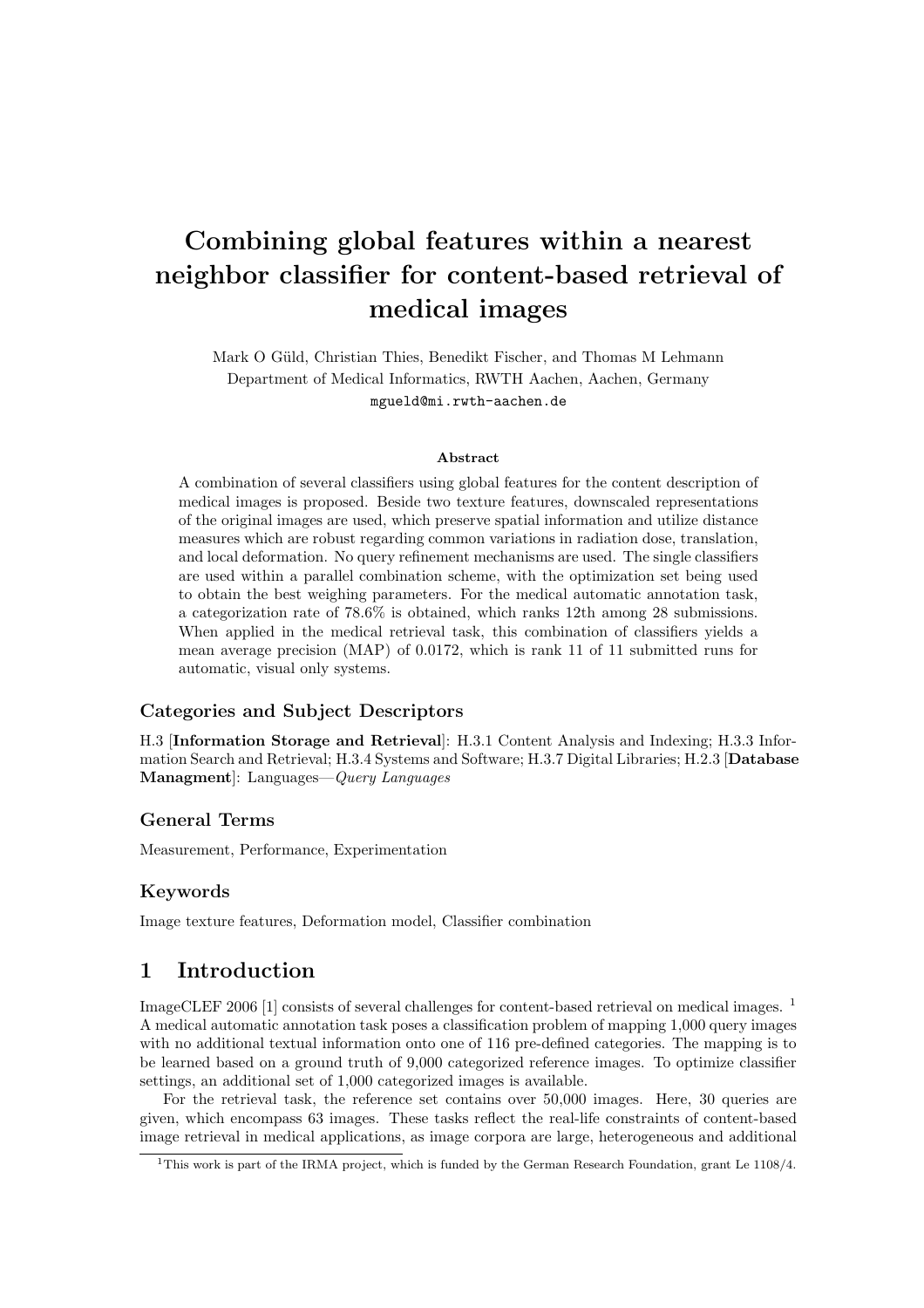textual information about an image, especially its content, is not always reliable due to improper configuration of the imaging devices, ambiguous naming schemes, and both inter- and intraobserver variability.

# 2 The Annotation Task

The annotation task consists of 10,000 reference images grouped into 116 categories and 1,000 images to be automatically categorized. The category definition is based solely on the aspects of

- 1. imaging modality, i.e. identification of the imaging device (three different device types)
- 2. imaging direction, i.e. relative position of the body part towards the imaging device
- 3. anatomy of the body part examined, and
- 4. biological system, which encodes certain contrast agents and a coarse description of the diagnostic motivation for the imaging.

Thus, the category definition does not incorporate any diagnosis information, e.g. the detection of pathologies or their quantitative analysis.

#### 2.1 Image Features and their Comparison

Based on earlier experiments conducted on a similar image set, four types of features and similarity measures are employed [2].

Castelli et al. propose a combination texture features based on global fractal dimension, coarseness, gray-scale histogram entropy, spatial gray-level statistics and several circular Moran autocorrelation functions [3]. This results in 43 feature values per image. To compare a pair of these feature vectors, Mahalanobis distance with an estimated diagonal covariance matrix  $\Sigma$  is used:

$$
d_{\text{Mahalanobis}}(q,r) = (q-r)^T \cdot \Sigma^{-1} \cdot (q-r) \stackrel{\text{simplified}}{=} \sum_{i=1}^{43} \frac{(q_i - r_i)^2}{\sigma_i^2}
$$
 (1)

Tamura et al. proposed a set of texture features to capture global texture properties of an image, namely coarseness, contrast, and directionality [4]. This information is stored in a threedimensional histogram, which is quantized into  $M = 6 \times 8 \times 8 = 384$  bins. To capture this texture information at a comparable scale, the extraction is performed on downscaled images of size 256×256, ignoring their aspect ratio. The query image  $q(x, y)$  and the reference image  $r(x, y)$ are compared by applying Jensen-Shannon divergence [5] to their histograms  $H(q)$  and  $H(r)$ :

$$
d_{\text{JSD}}(q,r) = \frac{1}{2} \sum_{m=1}^{M} \left[ H_m(q) \log \frac{2H_m(q)}{H_m(q) + H_m(r)} + H_m(r) \log \frac{2H_m(r)}{H_m(q) + H_m(r)} \right]
$$
(2)

To retain spatial information about the image content, downscaled representations of the original images are used and the accompanying distance measures work directly on intensity values. It is therefore possible to incorporate a priori knowledge into the distance measure by modelling typical variability in the image data, which does not alter the category that the image belongs to. The cross-correlation function (CCF) from signal processing determines the maximum correlation between two 2D image representations, each one of size  $h \times h$ :

$$
s_{\text{CCF}}(q,r) = \max_{|m|,|n| \le d} \left\{ \frac{\sum_{x=1}^{h} \sum_{y=1}^{h} (r(x-m, y-n) - \overline{r}) \cdot (q(x,y) - \overline{q})}{\sqrt{\sum_{x=1}^{h} \sum_{y=1}^{h} (r(x-m, y-n) - \overline{r})^{2} \sum_{x=1}^{h} \sum_{y=1}^{h} (q(x,y) - \overline{q})^{2}}} \right\}
$$
(3)

Here,  $q(x, y)$  and  $r(x, y)$  refer to intensity values at a pixel position on the scaled representations of q and r, respectively. Note that  $s_{CCF}$  is a similarity measure and the values lie between 0 and 1.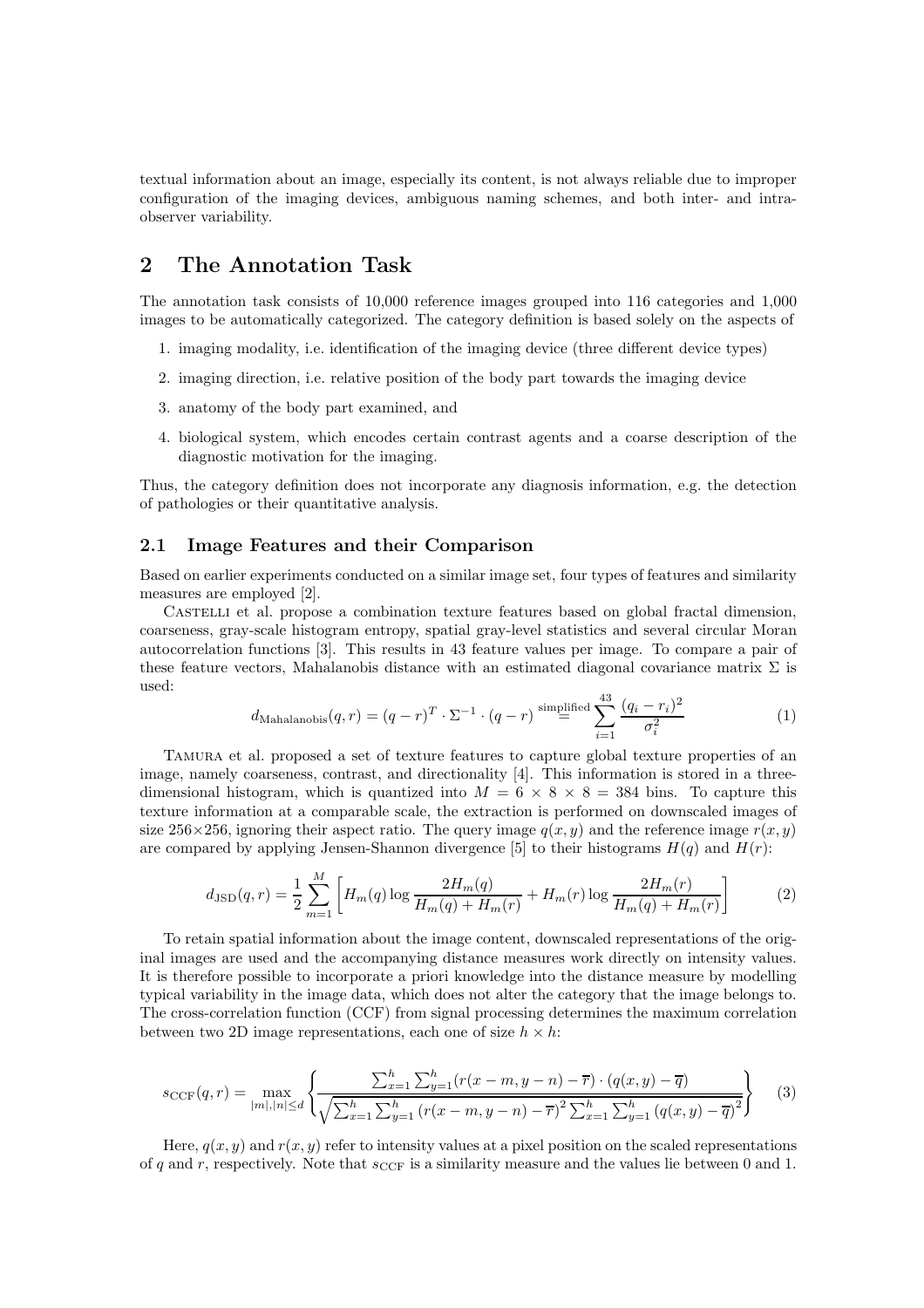CCF includes robustness regarding two very common variabilites among the images: translation, which is explicitly tested within the search window of size  $2d + 1$ , and radiation dose, which is normalized by subtracting the average intensity values  $\overline{q}$  and  $\overline{r}$ . For the experiments, downscaling to 32 × 32 pixels and a translation window of size  $d = 4$  is used, i.e. translation can vary from  $-4$ to  $+4$  pixels in both the x- and the y-direction.

While  $s_{\text{CCF}}$  considers only global displacements, i.e. translations of entire images, and variability in radiation dose, it is suggested to model local deformations of medical images caused by pathologies, implants and normal inter-patient variability. This can be done with an image distortion model (IDM) [6]:

$$
d_{\text{IDM}}(q,r) = \sum_{x=1}^{X} \sum_{y=1}^{Y} \min_{|x'|,|y'| \le W_1} \left\{ \sum_{|x''|,|y''| \le W_2} ||r(x+x'+x'', y+y'+y'') - q(x+x'', y+y'')||_2 \right\} (4)
$$

Again,  $q(x, y)$  and  $r(x, y)$  refer to intensity values of the scaled representations. Note that each pixel of q must be mapped on some pixel in  $r$ , whereas not all pixels of  $r$  need to be the target of a mapping. Two parameters steer  $d_{IDM}$ :  $W_1$  defines the size of the neighborhood when searching for a corresponding pixel. To prevent a totally unordered pixel mapping, it is useful to incorporate the local neighborhood as context when evaluating a correspondence hypothesis. The size of the context information is controlled by  $W_2$ . For the experiments,  $W_1 = 2$ , i.e. a  $5 \times 5$  pixel search window, and  $W_2 = 1$ , i.e. a  $3 \times 3$  context patch are used. Also, better results are obtained if the gradient images are used instead of the original images, because the correspondence search will then focus on contrast and be robust to global intensity differences due to radiation dose. It should be noted that this distance measure is computationally expensive as each window size influences the computation time in a quadratic manner. The images are scaled to a fixed height of 32 pixels and the original aspect ratio is preserved.

In all, each image is represented by approximately 1024+1024+384+43 values, or roughly 3 KB memory space, as the scaled representations require one byte per intensity, while the histograms are stored using floating-point numbers.

#### 2.2 Nearest-Neighbor Classifier

To obtain a decision  $q \mapsto c \in \{1 \dots C\}$  for a query image q, a nearest neighbor classifier evaluating k nearest neighbors according to a distance measure is used  $(k-NN)$ . It simply votes for the category which accumulated the most votes among the  $k$  reference images closest to  $q$ . This classifier also allows easy visual feedback in interactive queries.

#### 2.3 Classifier Combination

Prior experiments showed that the performance of the single classifiers can be improved significantly if their single decisions are combined [2]. This is especially true for classifiers which model different aspects of the image content, such as the global texture properties with no spatial information and the scaled representations, which retain spatial information. The easiest way is a parallel combination scheme, since it can be performed as a post-processing step after the single classifier stage [7]. Also, no assumptions are required for the application, whereas serial or sieve-like combinations require an explicit construction.

For comparability, the single classifier distance values  $d(q, r_i)$ ,  $i = 1...N$  are first normalized over all references  $r_n, n = 1...N$ :

$$
d'(q, r_i) = \frac{d(q, r_i)}{\sum_{n=1}^{N} d(q, r_n)}
$$
\n
$$
(5)
$$

For a similarity measure s,  $d'(q,r) := 1 - s(q,r)$  is used and the normalization is performed afterwards. The new distance measure based on (normalized) distance measures  $d'_m$ ,  $m = 1...M$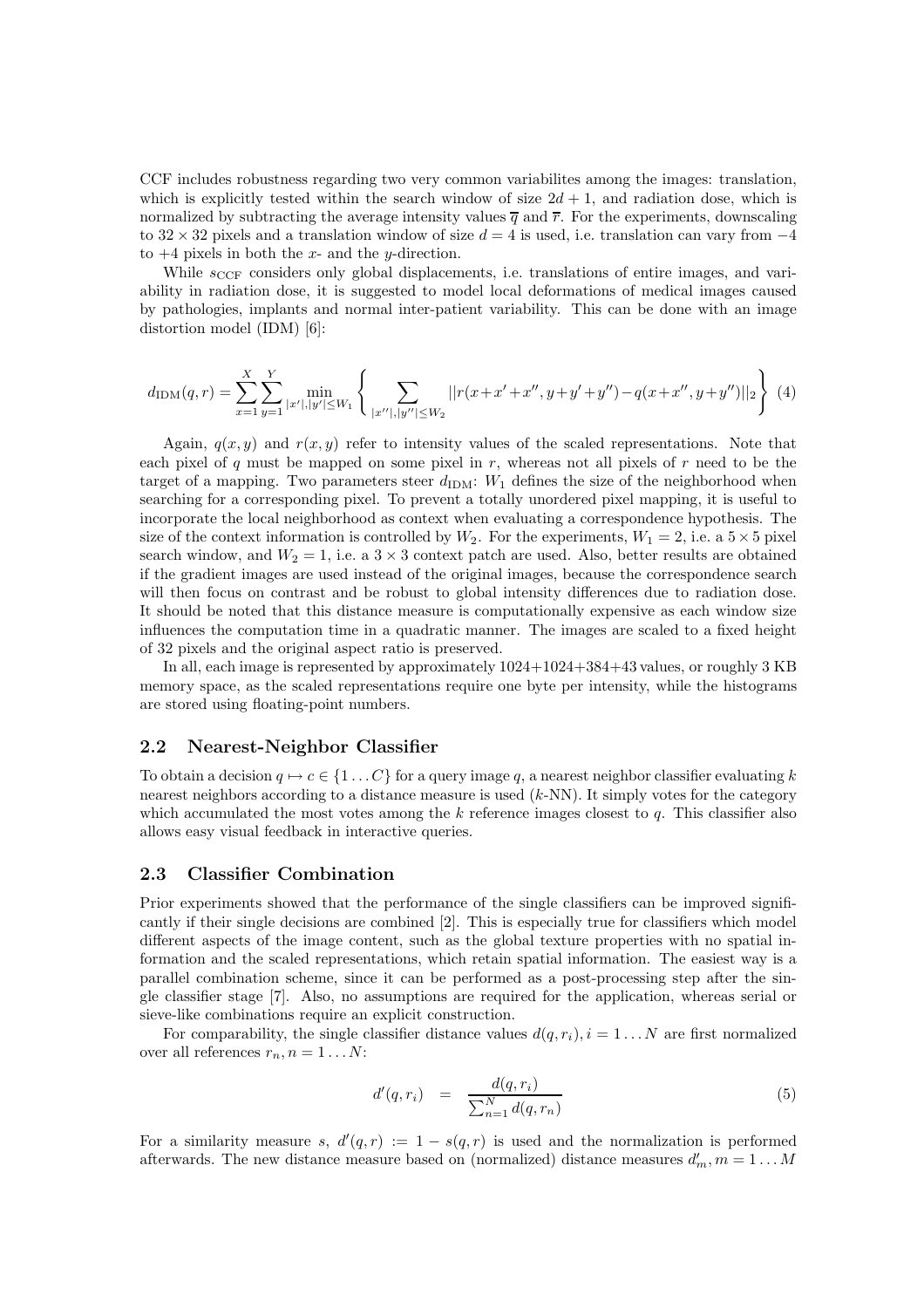is obtained by weighted summation:

$$
d_{\text{combined}}(q,r) = \sum_{m=1}^{M} \lambda_m \cdot d'_m(q,r), \lambda \in [0;1], \sum_{m=1}^{M} \lambda_m = 1
$$
\n(6)

#### 2.4 Training and Evaluation on the Reference Set

The optimization (or development) set of 1,000 images is used to estimate the weights  $\lambda_{\text{Castelli}}$ ,  $\lambda_{\text{Tamura}}, \lambda_{\text{CCF}}, \text{and } \lambda_{\text{IDM}}.$  The corresponding matrices  $D_{\text{Castelli}} = (d_{\text{Mahalanobis}}(q_i, r_j))_{ij}, D_{\text{Tamura}} =$  $(d_{\text{JSD}}(q_i, r_j))_{ij}, S_{\text{CCF}} = (s_{\text{CCF}}(q_i, r_j))_{ij}, \text{ and } D_{\text{IDM}} = (d_{\text{IDM}}(q_i, r_j))_{ij}$  are only computed once for the single classifiers. Afterwards, all combination experiments can be performed efficiently by processing the matrices. The stepsize during the search for the best weight combination is 0.05. For comparison with the experiments from the ImageCLEF 2005 annotation task, a run with the weights used in [8] is also submitted.

# 3 The Retrieval Task

The retrieval task uses 50,024 images for reference and consists of 30 queries, which are given as a combination of text information and query images, with some queries specifying both positive and negative example images. While the image data for the annotation task only contains grayscale images from mostly x-ray modalities (plain radiography, fluoroscopy, and angiography), the image material in this task is much more heterogeneous: It also contains photographs, ultrasonic imaging and even scans of illustrations used for teaching. The retrieval task demands a higher level of image understanding, since several of the 30 queries directly refer to the diagnosis of medical images, which is often based on local image details, e.g. bone fractures or the detection of emphysema in computed tomography (CT) images of the lungs.

#### 3.1 Image Features and their Comparison

The content representations described in the previous section only use grayscale information, i.e. color images are converted into grayscale by using color weighting recommended by ITU-R:

$$
Y = \frac{6969 \cdot R + 23434 \cdot G + 2365 \cdot B}{32768} \tag{7}
$$

In general, however, color is the single most important discriminate feature type on stock-house media and the image corpus used for the retrieval task contains many photographs, color scans of teaching material, and microscopic imaging.

#### 3.2 Summation Scheme for Queries Consisting of Multiple Images

Some of the queries do not consist of a single example image, but use several images as a query pool Q: positive and negative examples. For such queries, a simple summation scheme is used to obtain an overall distance:

$$
d(Q,r) = \sum_{i=1}^{|Q|} w_i \cdot d'(q_i, r), Q = \bigcup_i \{ (q_i, w_i) \}, w_i = \begin{cases} 1: q_i \text{ positive example} \\ -1: q_i \text{ negative example} \end{cases}
$$
(8)

## 4 Results

All results are obtained non-interactively, i.e. without relevance feedback by a human user, and without using textual information for the retrieval task.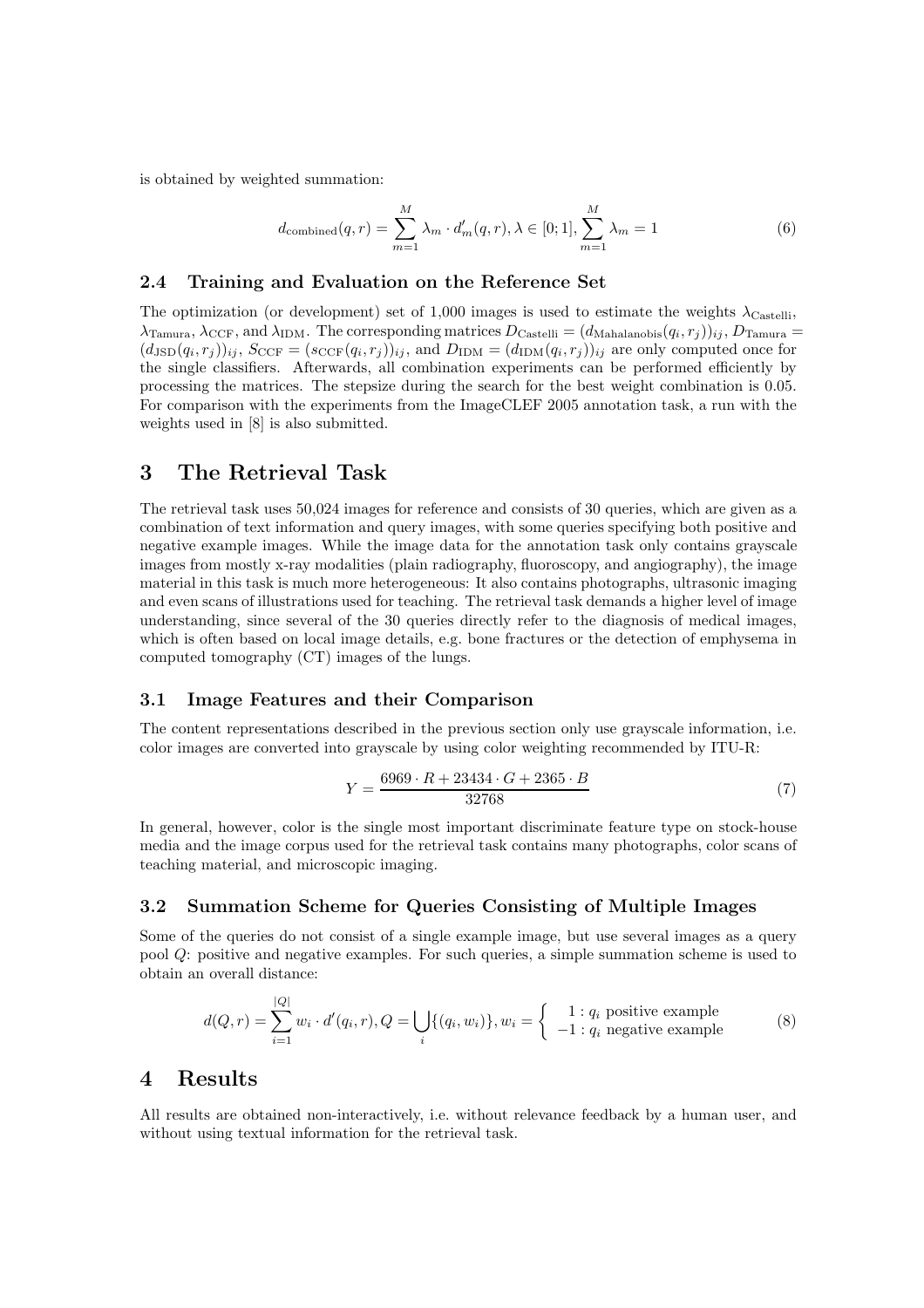Table 1: Categorization rates (in percent) for the medical automatic annotation task.

| Content representation                                                                                                  | $k=1$ | $k=5$ |
|-------------------------------------------------------------------------------------------------------------------------|-------|-------|
| CASTELLI texture features, Mahalanobis distance, diagonal $\Sigma$                                                      | 42.8  | 45.1  |
| TAMURA texture histogram, Jensen-Shannon divergence                                                                     | 55.6  | 55.1  |
| $32\times32$ , CCF (9 $\times$ 9 translation window)                                                                    | 72.1  | 74.3  |
| $X \times 32$ , IDM (gradients, $5 \times 5$ window, $3 \times 3$ context)                                              | 77.0  | 76.6  |
| ImageCLEF2005: $w_{\text{Tam}} = 0.4$ , $w_{\text{CCF}} = 0.12$ , $w_{\text{IDM}} = 0.48$                               | 78.3  | 78.0  |
| Exhaustive search: $w_{\text{Castelli}} = 0.05, w_{\text{Tamura}} = 0.25, w_{\text{CCF}} = 0.25, w_{\text{IDM}} = 0.45$ | 78.5  | 78.6  |

## 4.1 Annotation Task

Table 1 shows the categorization rates obtained for the 1,000 unknown images using single classifiers and their combination, both for 1-NN and a 5-NN. The categorization rate of 78.6% ranks 12th among 28 submitted runs for this task. The weights used in the ImageCLEF 2005 medical automatic annotation task (10,000 images from 57 categories) yield a categorization rate of 78.3%.

#### 4.2 Retrieval Task

Since no ground truth for the automatic optimization of the parameters is available, a run using the optimized weighing parameters from the annotation task is submitted. The run yields a mean average precision (MAP) of 0.0172 and is ranked 11th among 11 submitted runs in the "visual only, automatic" category of this task. For comparison, the best run submitted for this category yields 0.0753 MAP.

# 5 Discussion

The weighing coefficients used for the medical automatic annotation task of ImageCLEF 2005 are also suitable for the 2006 task. The exhaustive search for the optimal weighing coefficients does not yield a combination which provides significantly better results.

While results for the retrieval task are satisfactory in queries based on grayscale radiographs, other queries, especially from photograpy imaging, have rather poor results, partly due to the lack of color features employed. Furthermore, a detailed visual evaluation might result in better tuning of the weighing parameters. This was dropped due to time constraints and it is also unrealistic for real-life applications. Therefore, the results can be considered as a baseline for fully automated retrieval algorithms without feedback mechanisms for parameter tuning. Several queries from the retrieval task demand a high level of image content understanding, as they are aimed at diagnosis-related information, which is often derived from local details in the image. The methods used in this work to describe the image content either preserve no spatial information at all (texture features by Tamura) or capture it at very large scale, omitting local details important for diagnosis-relevant questions. Using only the image information, such queries cannot be processed with satisfactory quality of the results with a one-level approach. For a better query completion, subsequent image abstraction steps are required.

## References

- [1] M¨uller H, Deselaers T, Lehmann TM, Clough P, Hersh W: Overview of the ImageCLEFmed 2006 medical retrieval and annotation tasks. CLEF working notes, Alicante, Spain, September 2006.
- [2] Güld MO, Keysers D, Deselaers T, Leisten M, Schubert H, Ney H, Lehmann TM: Comparison of global features for categorization of medical images. Proceedings SPIE 5371 (2004) 211–222